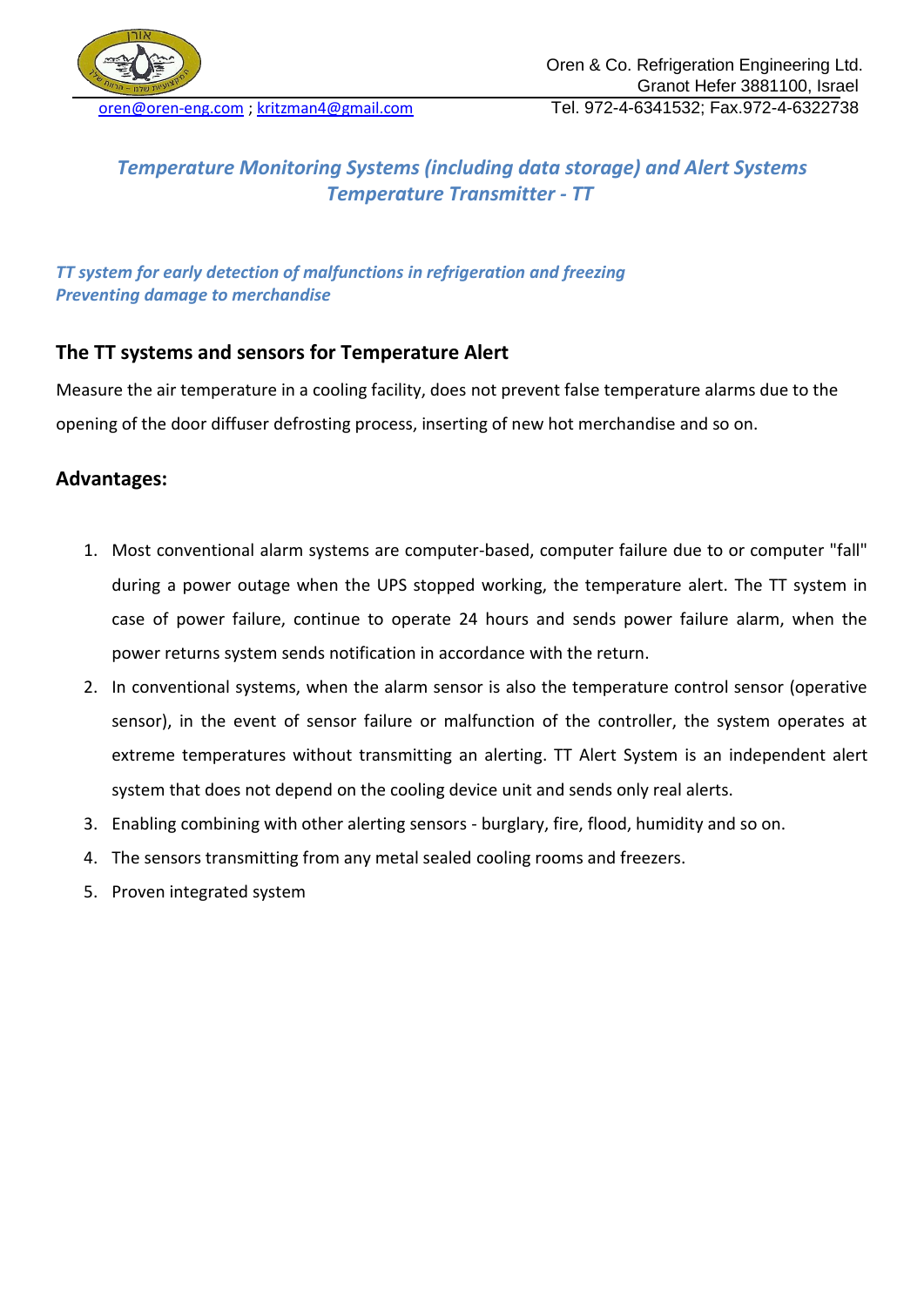

## **TT – Transmitted Temperature**

The Oren & Co. wireless TT sensors is linked through an independent switchboard- Tyco Power Master 10 to Axonize cloud, analyze the temperature data and sends phone messages, MS messages, display graphs, recording data and alarms and more according to customer requirements. The switchboard can handle dozens of sensors in parallel; the TT sensor is positioned without the need for external connections. The useful life of the device battery is seven years. The TT is independent of the power supply or the cooling system controller, does not infringe the front and sealing of the refrigerator or the freezer. The TT designed to monitor and identify faults in the rooms and refrigerators store merchandise in temperature range of

(-) 30°C to (+) 50°C.

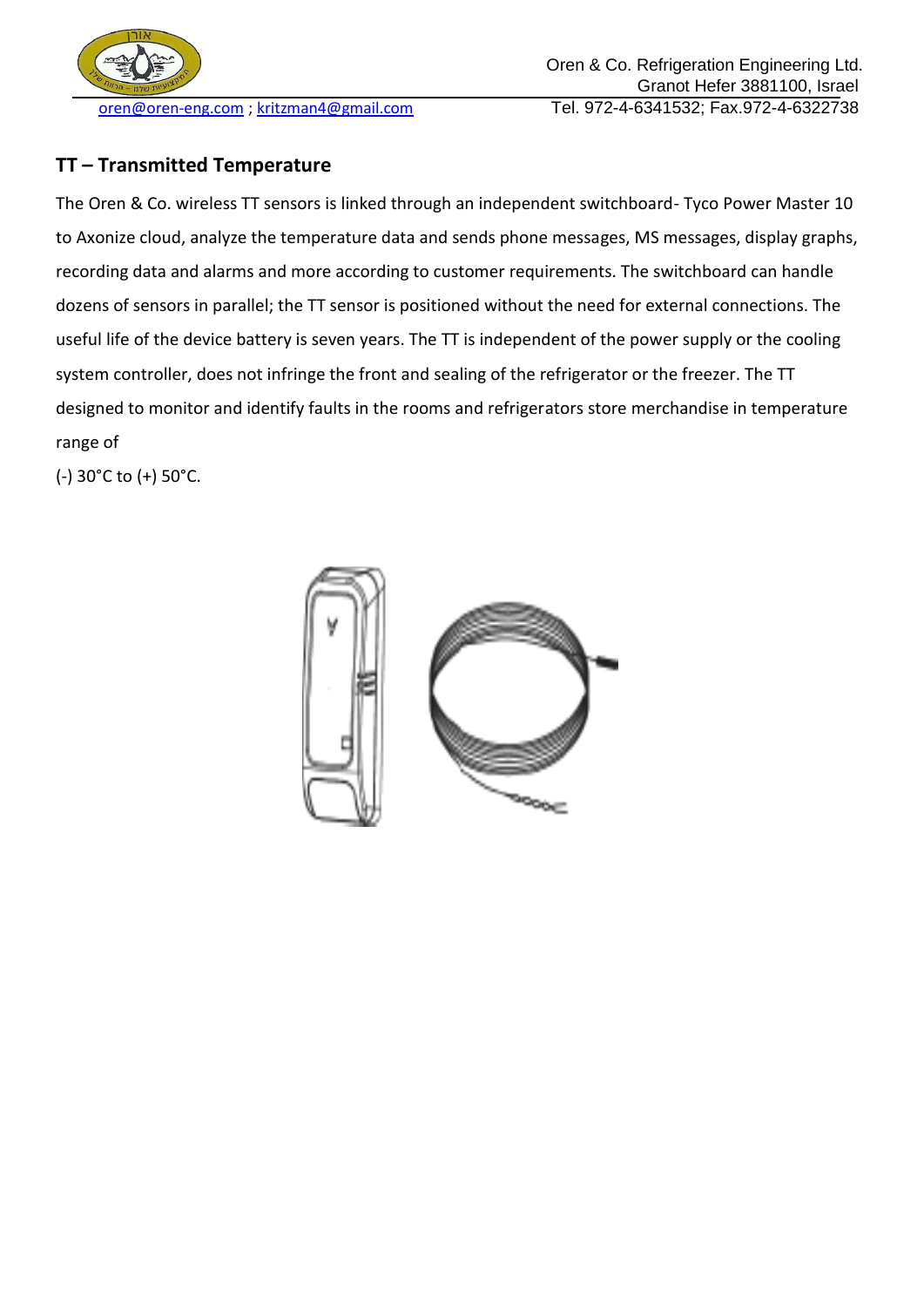

### **Advantages Summary:**

- 1. Integration with other sensors like: TTS (Temperature Transmitter Simulator), cameras, door opening sensors flooding sensors, moisture detectors etc.
- 2. There is no need for PLC or another controller and programming knowledge.
- 3. There is no limit to the amount and duration of data logging.
- 4. Transfer of data to any computer or smart phone.
- 5. Supply data processing, statistics, graphs, alarms, fault analysis, etc.
- 6. Integration with GPS for informing sensor position sensor, whether stationary installations and for refrigeration trucks.
- 7. Fully adapted to customer needs
- 8. Independent system that is not connected to the control unit of the cooling facility.
- 9. Saving the accumulation and storing data over the disks and printers.
- 10. Enabling determination of permissions for data users

## *Interfaces to TT systems and Temperature monitoring systems*

- 1. Direct interface to security companies.
- 2. Direct interface to computer, phone and mobile phone.
- 3. Interface allows application through the cloud for refrigeration trucks, refrigeration facilities, large networks - supermarket chain, refrigeration containers and much more.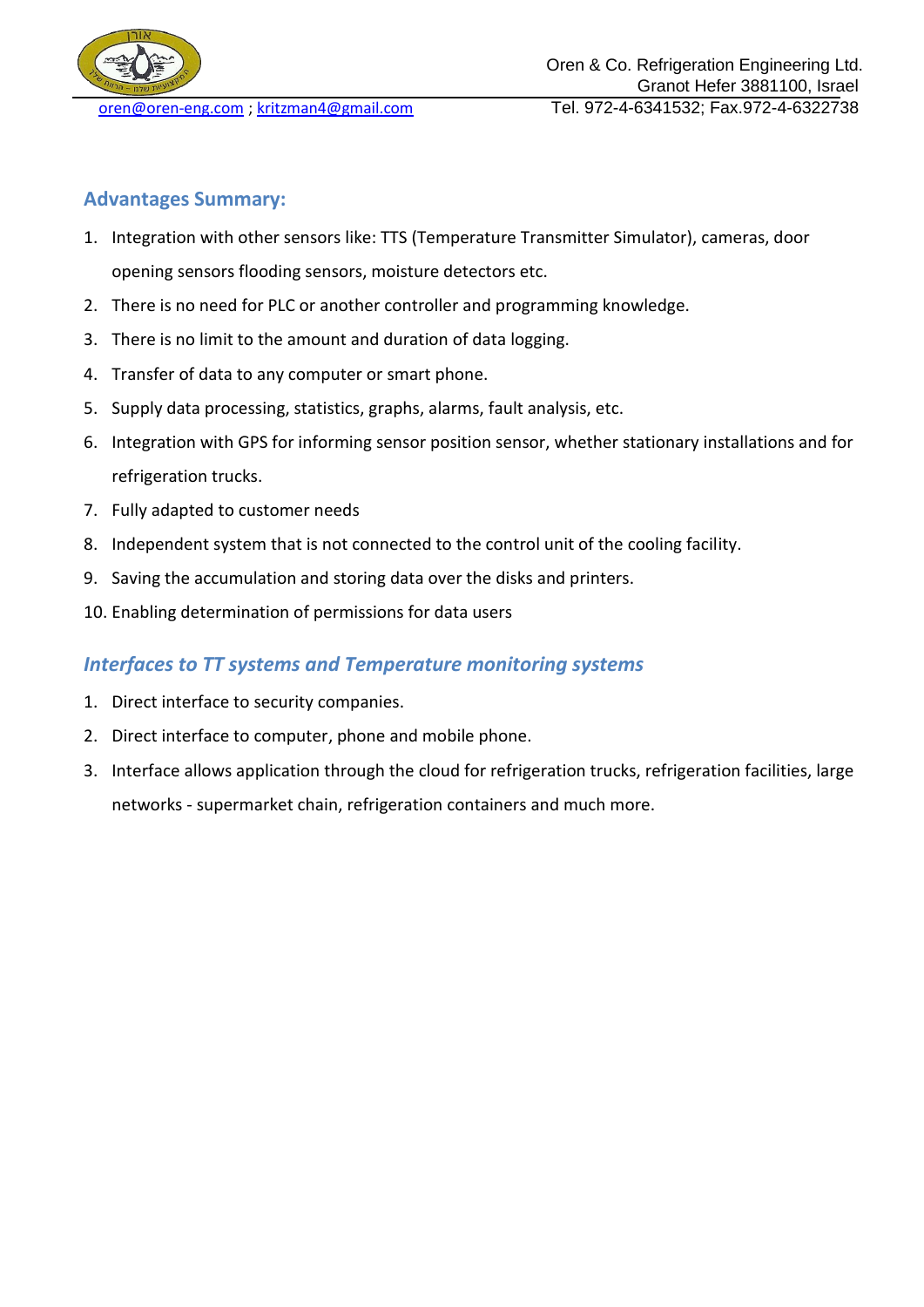

## *Temperature Monitoring Systems (including data storage) and Alert Systems Temperature Transmitter Simulator - TTS*  **Preventing False Alarms**

- Oren Co. Refrigeration Engineering Ltd. was founded in 1942.
- Advanced refrigeration engineering for industrial, agriculture and military projects
- Advanced manufacturing systems, using components of leading firms only.
- The company operates in accordance with international standards, ISO-9008 and MIL-STD.
- Oren & Co. provides services and solutions for professional and advanced cooling systems in numerous areas including a range of advanced systems for monitoring, data logging, monitoring and alerts on abnormal temperature refrigeration facilities, refrigerated trucks that provide the perfect solution for tracking and protecting the merchandise.

# *TTS system for early detection of malfunctions in refrigeration and freezing Preventing damage to merchandise without false alarms*

### **The existing systems and sensors for Temperature Alert**

The existing alerting systems measure the air temperature in a cooling facility, the problems with these systems is obtained false alarms because they are affected by changes in temperature due to the opening of the door diffuser defrosting process, inserting of new hot merchandise and so on. In many cases, in order to avoid false alarms, thermostat alarm systems are calibrated to higher temperature, so that malfunction alert is received too late.

## **The new of temperature alerting sensors – the TTS (Temperature Transmitter Simulator)**

The innovation awarded by the TTS system is a sensor system simulates the temperature of the merchandise itself.

The basic principles of the TTS alerts system in cooling and freezing units are temperature monitoring and simulation of thermal capacitance and the latent heat of the products stored compared to today's conventional systems which monitor the air of the cooling and freezing units. The TTS Sensor ignores changes in temperature in the cooling facility caused by opening the door, the diffuser defrosting process, the loading of new hot products goods and human errors. The system and the TTS sensors have high sensitivity and reliability in protecting the temperature of the stored goods. The system gives a alerting of malfunction refrigerating or freezing systems prior to breakdown.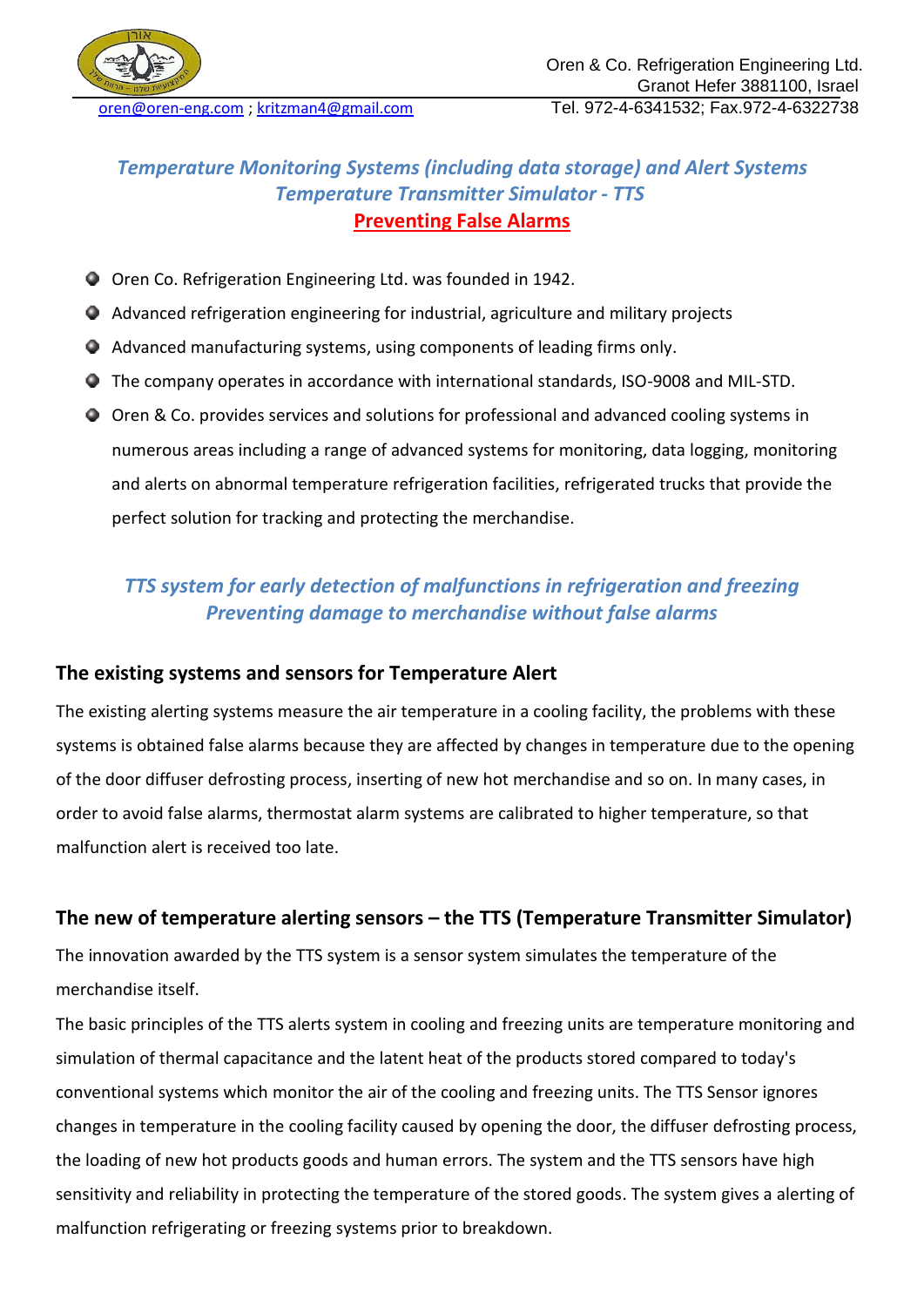

### **Advantages:**

- 6. Elevating the sensing temperature in ordinary systems to prevent false alarms- there is a possibility that the device will work for extended periods of time at high temperature and without alerting as required – in the TTS system, such a possibility cannot happened.
- 7. TTS-based alerting system is not affected by the opening of the doors, the inserting of a hot commodity, defrosting process, so only when there is a danger of rising temperature of the stored goods in the cooling facility, the TTS system will send an alert.
- 8. Most conventional alarm systems are computer-based, computer failure due to or computer "fall" during a power outage when the UPS stopped working, the temperature alert. The TTS system in case of power failure, continue to operate 24 hours and sends power failure alarm, when the power returns system sends notification in accordance with the return.
- 9. In conventional systems, when the alarm sensor is also the temperature control sensor (operative sensor), in the event of sensor failure or malfunction of the controller, the system operates at extreme temperatures without transmitting an alerting. TTS Alert System is an independent alert system that does not depend on the cooling device unit and sends only real alerts.
- 10. Enabling combining with other alerting sensors burglary, fire, flood, humidity and so on.
- 11. The sensors transmitting from any metal sealed cooling rooms and freezers.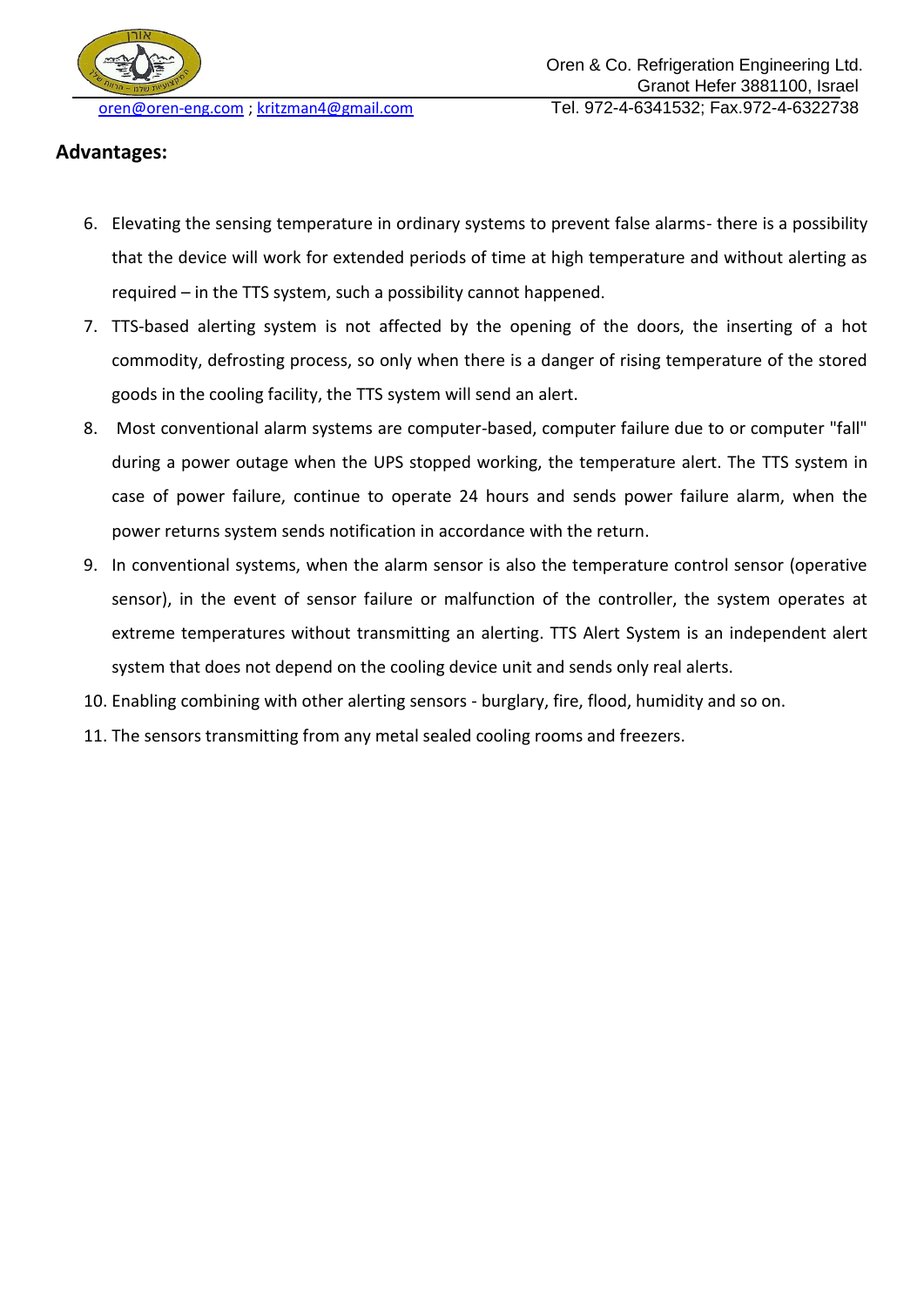

### **TTS – Transmitted Temperature Simulator**

The wireless system is linked through an independent switchboard- Tyco Power Master 10 to Axonize cloud, analyze the temperature data and sends phone messages, MS messages, display graphs, recording data and alarms and more according to customer requirements. The switchboard can handle dozens of sensors in parallel; the TTS sensor is positioned without the need for external connections. The useful life of the device battery is seven years. The TTS is independent of the power supply or the cooling system controller, does not infringe the front and sealing of the refrigerator or the freezer. The TTS designed to monitor and identify faults in the rooms and refrigerators store merchandise in temperature range of (-) 30°C to (+) 50°C.

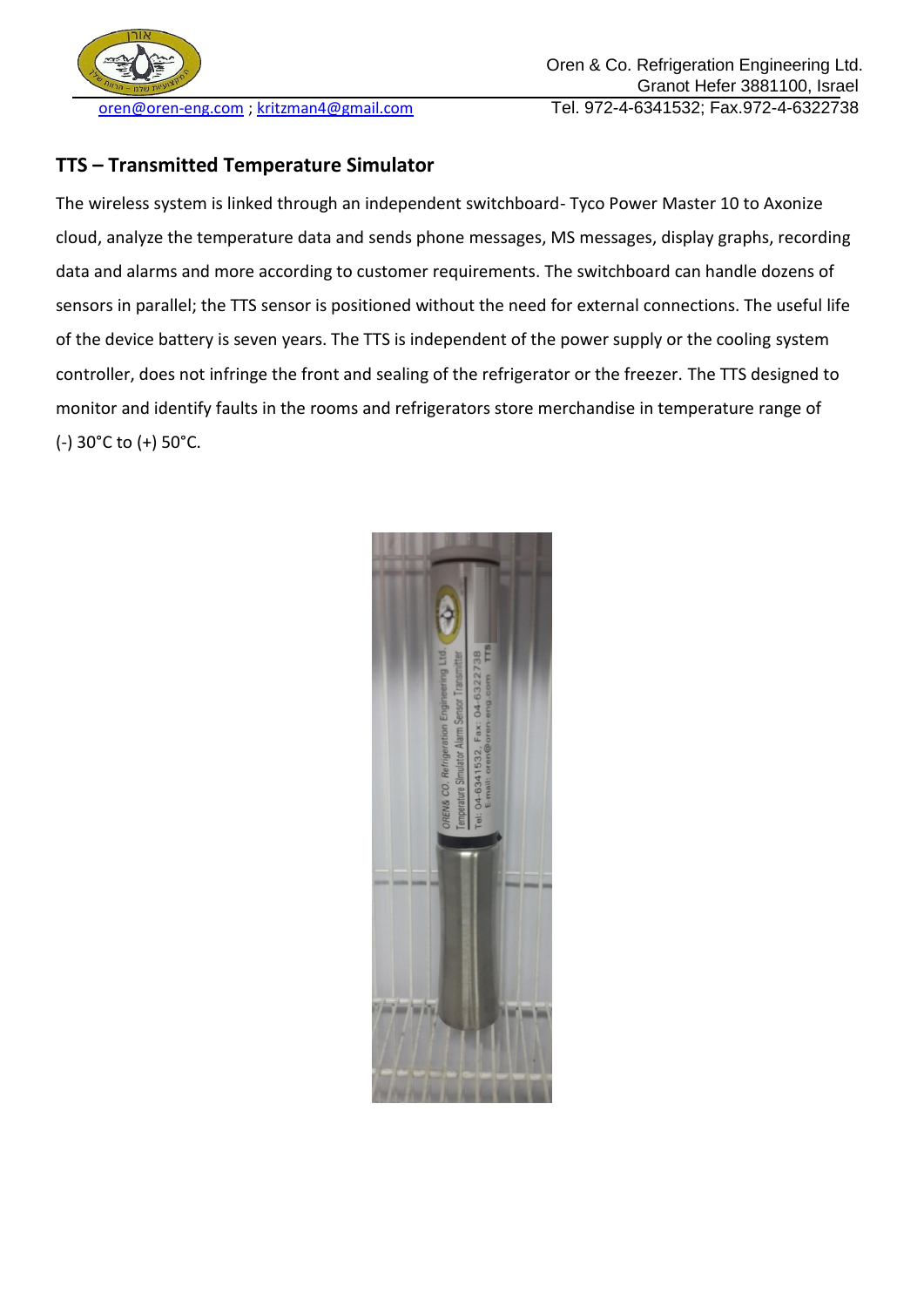

## **Advantages Summary:**

- 11. The monitoring system allows monitoring by TTS sensors simulation of the goods temperature in the cooling facility.
- 12. Integration with other sensors like: TT (simple temperature system), cameras, door opening sensors flooding sensors, moisture detectors etc.
- 13. There is no need for PLC or another controller and programming knowledge.
- 14. There is no limit to the amount and duration of data logging.
- 15. Transfer of data to any computer or smart phone.
- 16. Supply data processing, statistics, graphs, alarms, fault analysis, etc.
- 17. Integration with GPS for informing sensor position sensor, whether stationary installations and for refrigeration trucks.
- 18. Fully adapted to customer needs
- 19. Independent system that is not connected to the control unit of the cooling facility.
- 20. Saving the accumulation and storing data over the disks and printers.
- 21. Enabling determination of permissions for data users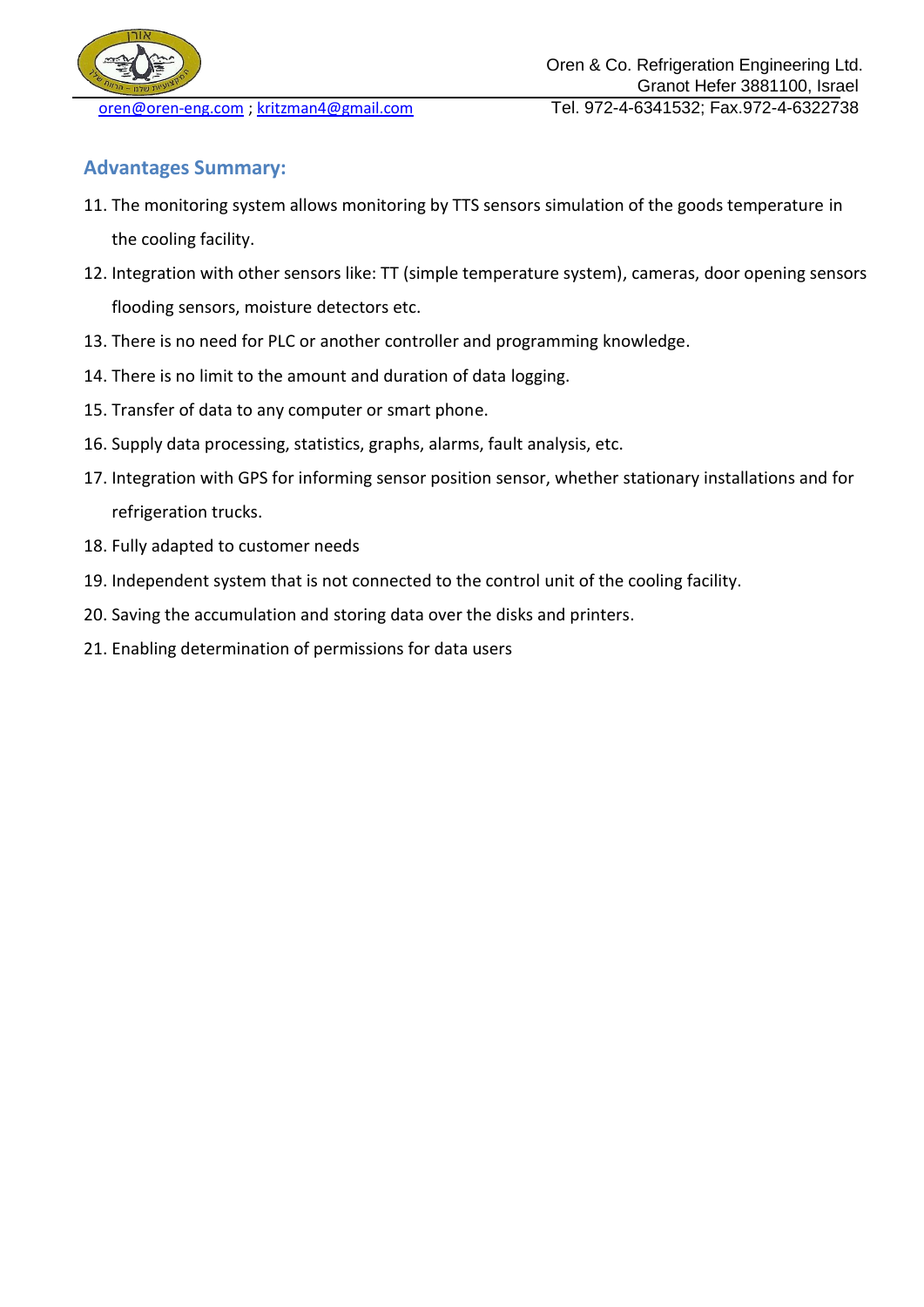

*The most advanced system for monitoring temperature in refrigeration units, freezing facilities (supermarkets, food chains, storage houses and refrigeration trucks)*

The new era of temperature monitoring, data logging, alerts and statistics, monitoring from anywhere and transfer data anywhere using an advanced system associated with advanced Oren & Co. temperature sensors technology, Axonize cloud technology and Tyco alarming system technology.



|                                  |                 | 55<br>Devices<br>Connected #<br>Serial # $\texttt{L}$ |                                                                       | $\bullet$                                        | <b>Connected Devices</b>           |                             |                    | 4<br>Open Alarms |                                            |    |             |                                              | 80%<br><b>Critical Battery</b>               |  |
|----------------------------------|-----------------|-------------------------------------------------------|-----------------------------------------------------------------------|--------------------------------------------------|------------------------------------|-----------------------------|--------------------|------------------|--------------------------------------------|----|-------------|----------------------------------------------|----------------------------------------------|--|
|                                  |                 |                                                       |                                                                       | Name ¢                                           |                                    | Battery $\phi$ Alarm $\phi$ |                    |                  |                                            |    |             |                                              |                                              |  |
| Device & Hub Hierarchy           |                 |                                                       | F27                                                                   | A Modbus Sensor 5                                |                                    |                             |                    | tid.             | Sd.<br>1m                                  | 3m | <b>Bm</b>   | $\Delta 3$                                   | Alarms & Events                              |  |
| McDonald's USA<br>$\circledcirc$ | $54 -$          | o                                                     | F1<br>F11                                                             |                                                  | Fridge 1<br>100(1)<br><b>DALL</b>  |                             | a.<br>a.           | Input A          |                                            |    |             |                                              |                                              |  |
|                                  |                 | o                                                     | F10                                                                   | Fridge 1 Magnet<br>Fridge 10<br>F12<br>Fridge 12 |                                    | <b>MO</b>                   | a.                 | $24^{\circ}$     |                                            |    |             | Event has occurred at<br>02:35 pm   26.11.15 |                                              |  |
| $Q -$<br>Florida                 | 27 <sub>0</sub> | $\circ$                                               |                                                                       |                                                  |                                    | (MO)                        | n.                 |                  |                                            |    |             |                                              | Event has occurred at                        |  |
|                                  |                 | $\alpha$                                              | F13                                                                   |                                                  | Fridge 13                          | mo                          |                    | 23               |                                            |    |             |                                              | 02:35 pm   26.11.15                          |  |
| o<br>Miami                       | $5 \vee$        | ö                                                     | F14                                                                   |                                                  | Fridge 14                          |                             |                    | $^{22}$          |                                            |    |             |                                              | Event has occurred at                        |  |
|                                  |                 | $\circ$                                               | F15                                                                   |                                                  | Fridge 15                          | <b>HO</b>                   |                    | 21.              |                                            |    |             |                                              | 02:35 pm   26.11.15                          |  |
| Tyco Gateway 3                   | $4 \times$      | <b>O</b>                                              | F16                                                                   |                                                  | Fridge 16                          |                             |                    |                  |                                            |    |             |                                              | Event has occurred at                        |  |
|                                  |                 | $\circ$                                               | F17                                                                   |                                                  | Fridge 17                          |                             |                    |                  | tornages upons consumption ages and consum |    |             |                                              | 02:35 pm   26.11.15                          |  |
| $\circ$<br>Tampa                 | 4<br>$\sim$     |                                                       |                                                                       |                                                  |                                    | 1234567                     |                    |                  |                                            |    |             |                                              | Event has occurred at<br>02:35 pm   26.11.15 |  |
|                                  |                 |                                                       | $\begin{array}{c} \hline \text{(3)} \\ \hline \text{(8)} \end{array}$ |                                                  | (50)                               |                             |                    |                  | Interval                                   |    | Aggregation |                                              |                                              |  |
| Tyco Gateway 4                   | 3<br>$\omega$   |                                                       | (5)                                                                   | Washington                                       |                                    |                             |                    | Days             |                                            |    | - Average   |                                              | Event has occurred at<br>02:35 pm   26.11.15 |  |
| $\circ$<br>St. Petersburg        | 6<br>$\infty$   | (50)<br>$\circ$<br>(140)                              | <b>C</b> -Arlington<br>$\overline{(\mathfrak{m})}$<br>$0 \n\omega$    |                                                  |                                    | (11)<br>(a a)               | Diatri<br>Heigh    |                  |                                            |    |             |                                              |                                              |  |
| Tyco Gateway 5                   | 5 <sup>2</sup>  |                                                       |                                                                       |                                                  | Map data 82016 Google Terms of Use |                             | Report a map error |                  |                                            |    |             |                                              |                                              |  |